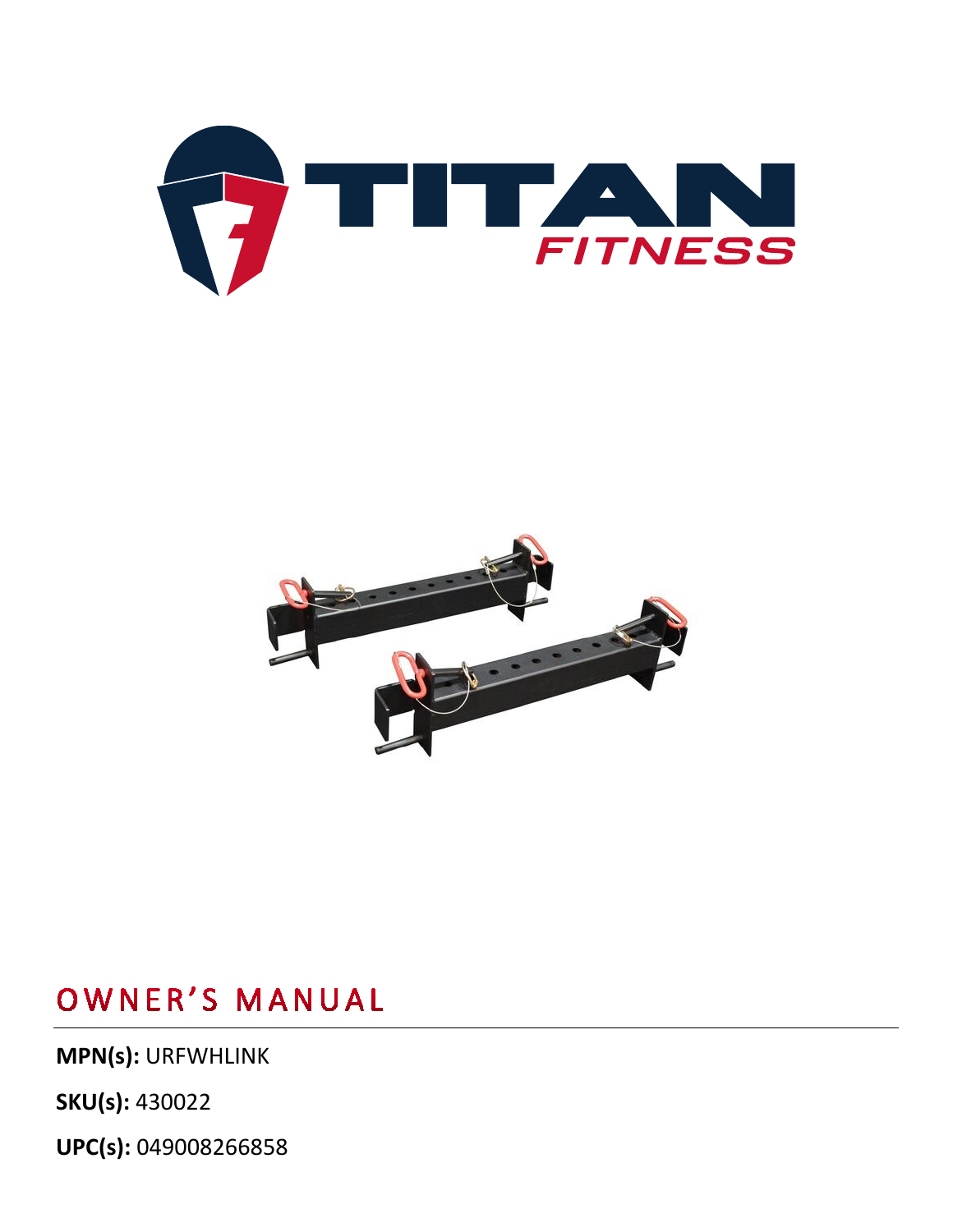

| <b>KEY</b> | <b>BOX</b> | <b>DESCRIPTION</b>        | <b>QTY</b> |
|------------|------------|---------------------------|------------|
| (1)        |            | <b>TUBE BRACE</b>         |            |
| (2)        |            | <b>16MM DIAMETER PIN</b>  |            |
| (3)        |            | <b>LOCK PIN</b>           |            |
| (4)        |            | <b>PIN RETENTION WIRE</b> |            |

## ASSEMBLY INSTRUCTIONS

− No Assembly required.